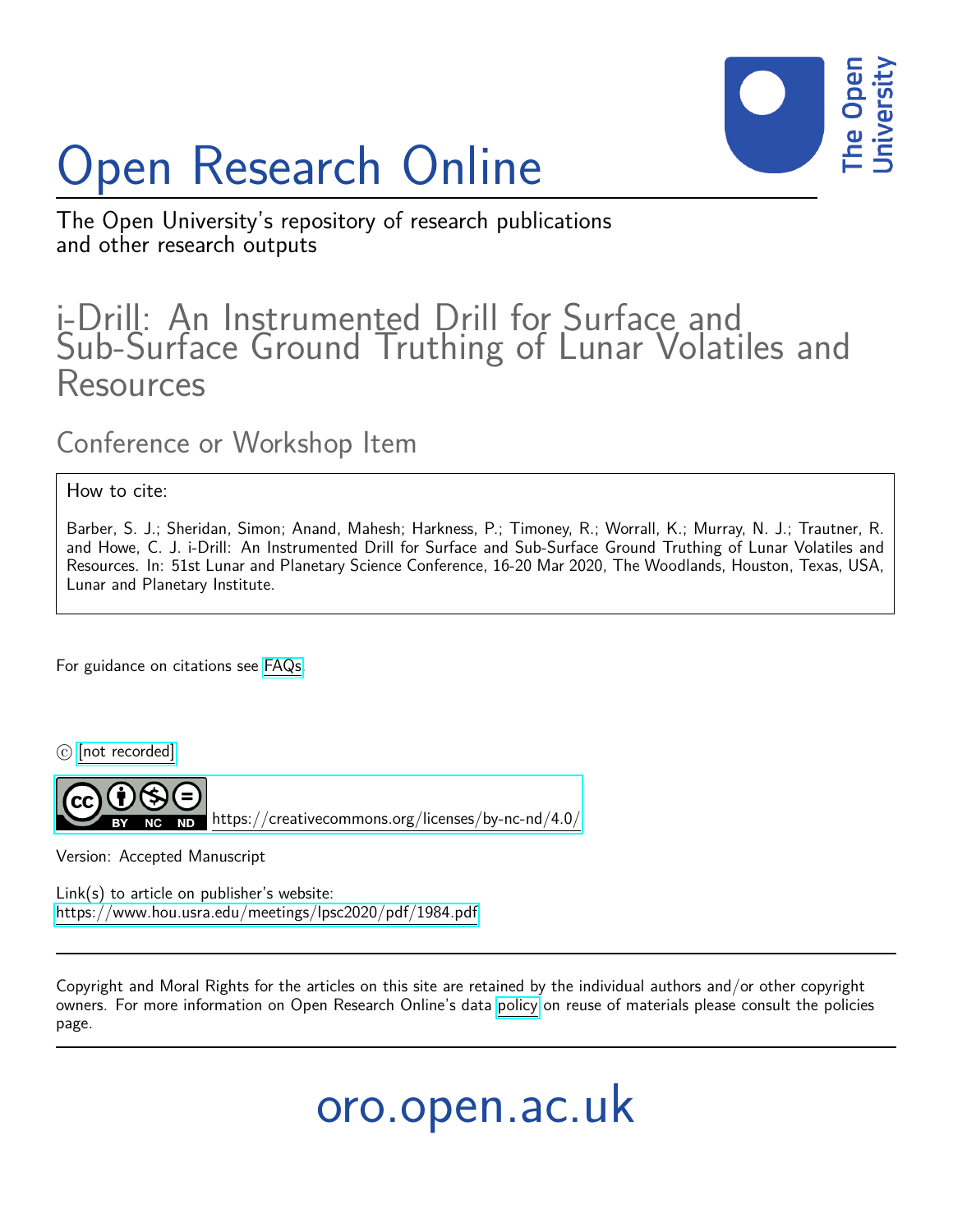**i-DRILL: AN INSTRUMENTED DRILL FOR SURFACE AND SUB-SURFACE GROUND TRUTHING OF LUNAR VOLATILES AND RESOURCES.** S. J. Barber<sup>1</sup>, S. Sheridan<sup>1</sup>, M. Anand<sup>1</sup>, P. Harkness<sup>2</sup>, R. Timoney<sup>2</sup>, K. Worrall<sup>2</sup>, N. J. Murray<sup>3</sup>, R. Trautner<sup>4</sup> and C. J. Howe<sup>5</sup>. <sup>1</sup>School of Physical Sciences, The Open University, Milton Keynes, MK7 6AA, UK [simeon.barber@open.ac.uk](mailto:simeon.barber@open.ac.uk) <sup>2</sup>School of Engineering, University of Glasgow, Glasgow, G12 8QQ, UK. <sup>3</sup>Dynamic Imaging Analytics, Milton Keynes, MK14 6GD, UK. <sup>4</sup> ESA ESTEC, Keplerlaan-1, Noordwijk, The Netherlands. <sup>5</sup>STFC RAL Space, Harwell Campus, Didcot, OX11 0QX, UK.

**Introduction:** The nature and occurrence of water and other volatiles on and below the surface of the Moon is an important scientific topic, bearing upon the history and evolution of the Earth and its satellite and the wider consequences throughout the Solar System. It also has ramifications for lunar exploration, through the concept of in-situ resource utilization (ISRU), in which for example water could be harvested at the Moon for life support or rocket propulsion purposes. Yet our knowledge of lunar water and related resources is far from complete. We do have an increasingly detailed understanding of the lunar samples, including more recent discoveries of elevated concentrations of OH in certain minerals [1, 2]. But these samples are from geographically limited lunar regions notably distant from the poles, and were collected under conditions not conducive to the preservation of the most volatile components. Meanwhile we also have an increasing body of evidence supporting the presence of elevated levels of water ice in colder, high-latitude regions of the Moon [3, 4]. But the remote nature of these measurements and the associated complications in data retrievals/processing, mean that these data are insufficient either to fully test scientific hypotheses or as a firm basis for planning ISRU.

Lunar volatiles are therefore at the convergence of lunar science and exploration, and both fields require new landed missions to provide ground truth data to fill in the knowledge gaps. Data are required *across the surface*, adding detail to the broad-brush picture obtained from orbit. And crucially, data are required from the *sub-surface*, particularly within the upper  $\sim$ 1 m i.e. those depths probed by remote sensing techniques such as neutron spectroscopy [5]. Finally, the measurements should be *specific* i.e. providing unequivocal identification of individual volatiles, and *quantitative*.

**i-Drill Overview**: i-Drill is an integrated suite of drill and scientific instruments, and provides a tool for answering current scientific and exploration knowledge gaps outlined above. It is readily accommodated on a mobile platform to enable rapid acquisition of volatiles identity, concentration and distribution to a depth of  $\sim$ 1 m below the lunar surface. The drill is optimized for rapid penetration into the regolith surface. The mechanical perturbation and heat generated by the drilling is utilized to release volatiles from the regolith and to convey them upwards within the drill string to a mass spectrometer for real-time identification and quantification as a function of drilling depth. A borehole camera (BoreCam) captures a depthcorrelated, (radial) 360-degree movie of the borehole as viewed from within the string as it is advanced, providing geologic context. A permittivity sensor (PerSen) surveys any ice content in the surrounding regolith. The surface camera (SurfCam) records a multispectral 3D movie of the evolving cuttings pile enabling insight into regolith geochemistry, geotechnical properties and hydration state with depth.

i-Drill would optimally be deployed upon a small or medium class lunar rover where it could quickly survey volatiles (as outlined above) at waypoints during the rover's traverse across the lunar surface. During the traverse itself, SurfCam would be operated to record a multispectral 3D movie of the lunar surface, with the rover wheel tracks within field of view to study surface geotechnical properties. i-Drill could also be deployed on a static lander, enabling proof of concept and the coordinated measurement of volatiles content versus depth together with geologic context. Added value would be achieved through incorporation of a simple lateral translation mechanism to enable i-Drill to obtain a number of discrete borehole surveys.

**i-Drill Status, Heritage and Instruments:** i-Drill is a powerful tool for lunar volatiles science and prospecting, at a resource requirement (mass, power, volume, data, development cost and interface simplicity) compatible with multiple rover and static platforms.

**The Drill** seeks to reach its full depth in approximately one hour, using a relatively high power setting for this short period of time. The drill cycle will proceed under autonomous control, managing auger torque and weight-on-bit according to the desired power setting, rate-of-progress, and local geotechnical considerations. A rotary-percussive system largely decouples the augering and rock-fracturing efforts, which provides the flexibility required to deal with different target materials, and the bottom of the drillstring provides an aperture (with dust filter) so that volatiles may be drawn up into the instrument casing for mass spectrometry. The architecture overall will be arranged so that there is a clear line-of-sight (e.g. through an in-bit optical element) through the drill